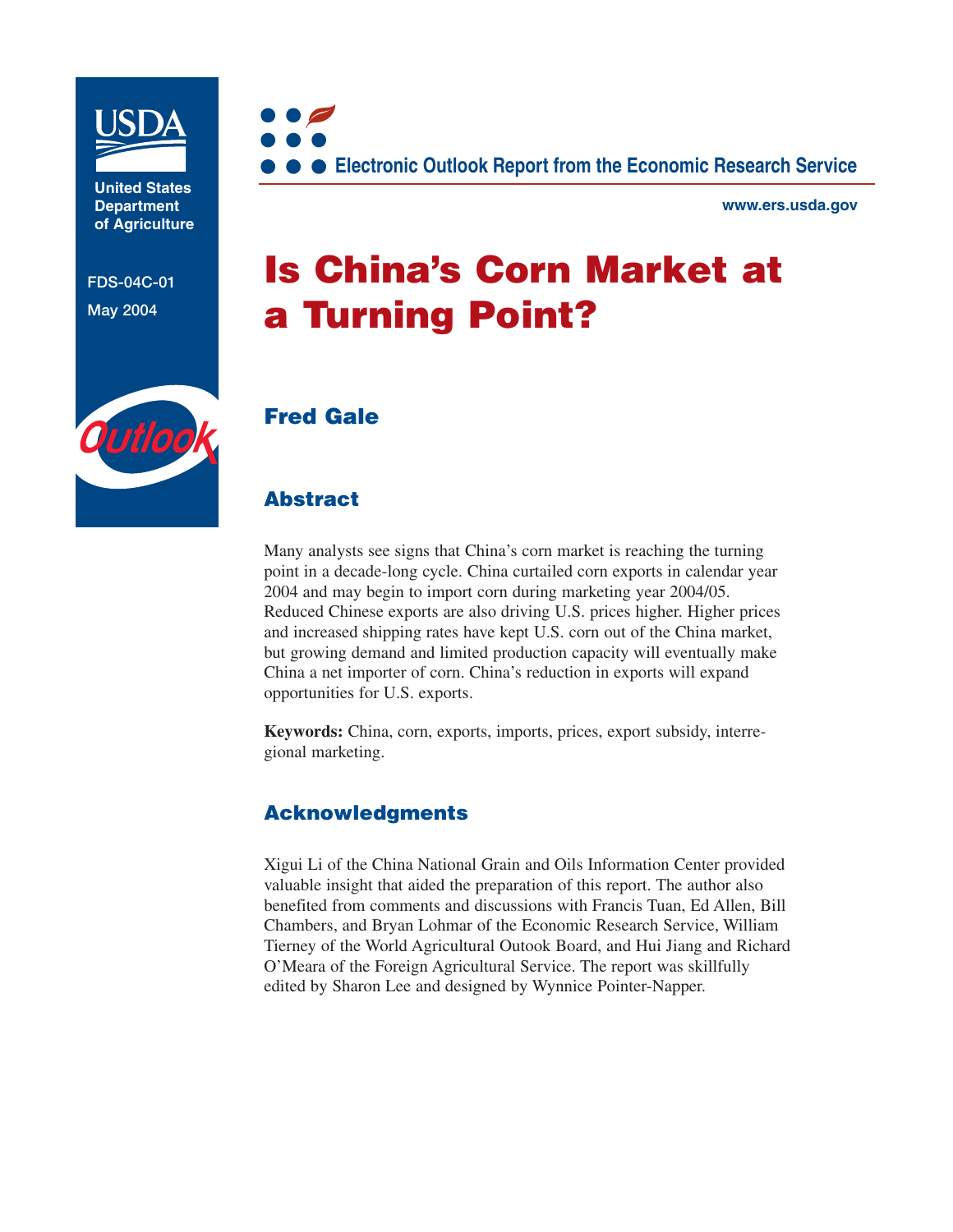## **Introduction**

In 2004, many analysts see signs that China's corn market is reaching the turning point in a decade-long cycle that could have major effects on the world market. China was a major corn importer in 1994 and 1995, but imports fell in subsequent years and China emerged as a major corn exporter. China's exports accelerated to 15.2 million metric tons (mmt) for marketing year 2002/03, up from 8.6 mmt in 2001/02, squeezing U.S. exports out of South Korea, Indonesia, Malaysia, and other important markets. Chinese exports are expected to fall sharply in 2004 as rising Chinese corn prices indicate a tightening of China's corn market. Reduced Chinese exports are opening new opportunities for U.S. exporters and strengthening world prices.

China's domestic corn markets tightened in late 2003. After several years of generally flat prices, corn prices increased sharply in October and December 2003 (fig. 1). Prices in Guangdong Province jumped to 1,450 yuan (\$175) per ton in October and as high as 1,600 yuan (\$193) in December after hovering around 1,150 yuan (\$139) per ton for nearly 2 years. Similar, but more modest, price spikes were seen at the Dalian Port. Prices also rose, but not as sharply, in production areas like Jilin and Shandong Provinces.

The late-2003 price spikes were short-lived and related to seasonal factors and rail transportation bottlenecks. A rush to export corn before the end of the calendar year—December exports were nearly three times the monthly average—temporarily limited the flow of corn to the domestic market, pushing prices unusually high in December 2003. Nevertheless, upward pressure on prices seems to indicate a tighter supply situation. The Guangdong price settled at about 1,370 yuan (\$165) in January 2004, about 20 percent above its September average. Prices in Dalian and Jilin settled about 12 percent above September prices despite the arrival of new-crop corn on the market. Prices continued to rise in February and March 2004.

#### Figure 1



## **China's wholesale corn prices, three locations, June 2003-April 2004**

Source: China National Grain and Oils Infomation Center, unpublished data.

**<sup>2</sup>** *Is China's Corn Market at a Turning Point?* Economic Research Service/USDA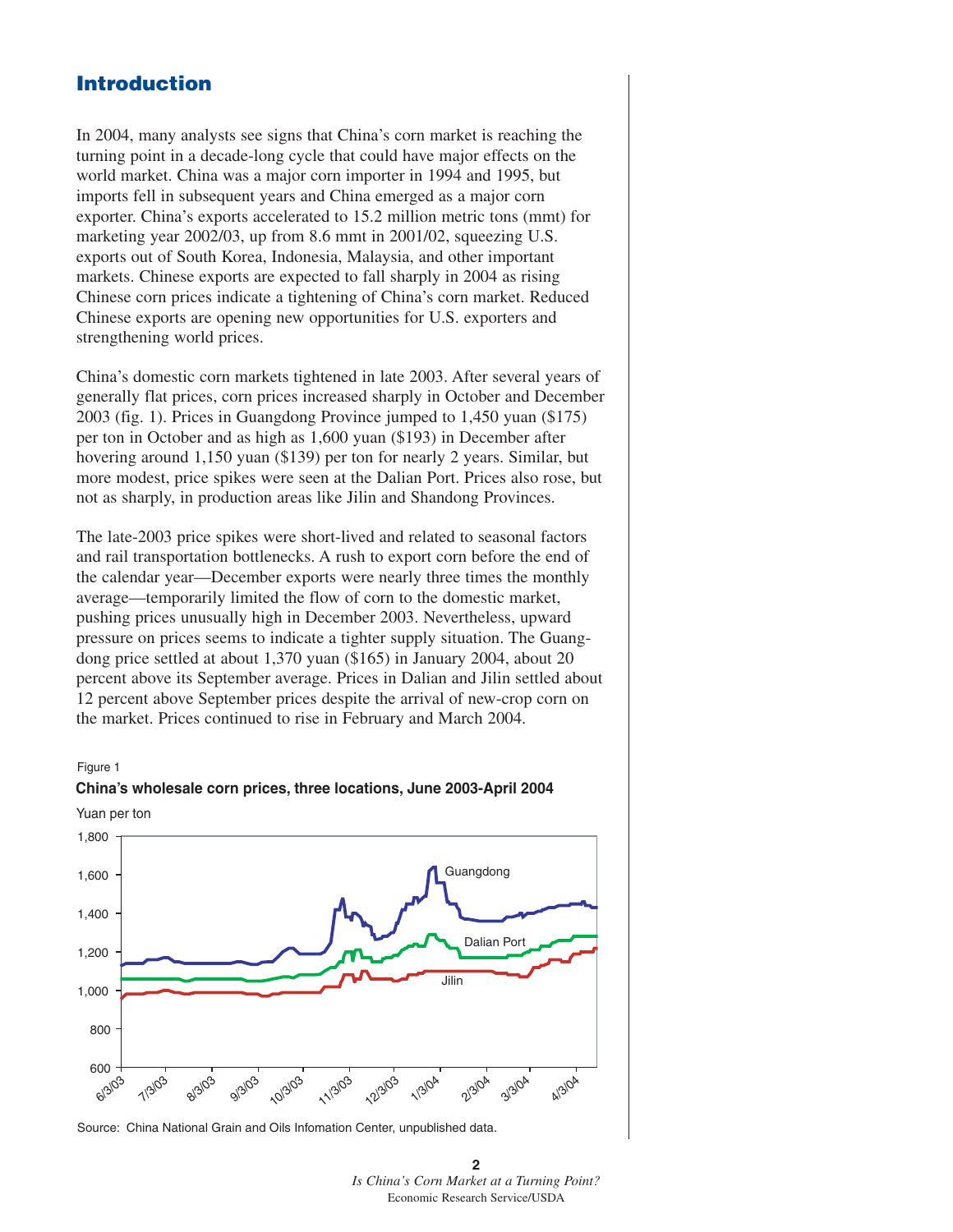## **Subsidized Exports Alleviate Corn Surplus**

With prices rising, the Chinese Government has rolled back its financial support for corn exports in order to divert more corn into the domestic market. China began subsidizing exports in 1999 to dispose of a staggering stockpile of corn accumulated in 1995-99, much of it in its four northeastern provinces (also known as Manchuria): Jilin, Heilongjiang, Inner Mongolia, and Liaoning. According to a report from China's National Grain Bureau, northeastern grain reserves (half of which was corn) in 2001 had jumped to  $3.5$  times their 1995 level.<sup>1</sup> Unpublished rural household survey figures from China's National Bureau of Statistics also indicate that onfarm beginning-of-year grain stocks in Jilin and Heilongjiang doubled between 1995 and 1997.

Corn is the mainstay of the agricultural economy in northeastern China, but there is not enough local demand to absorb the region's enormous production (see box, "Interregional Marketing and Exports," p. 12). Various measures (development of livestock feeding, alcohol production, starch, and other food processing) have been implemented to increase local demand, but the government has had to subsidize transportation of corn out of the region and foreign export sales in order to dispose of the excess stocks without driving down local prices.

The details of the current corn export policy are complex and not clear to outsiders. A number of actors are involved, including central government policymakers, provincial and local governments, the State Administration of Grain, local grain marketing and storage entities, China's Agricultural Development Bank, railway and port officials, as well as the exporting companies. Government policymakers decide on annual targets for exports with quotas for each province. Export sales are carried out by the two approved exporters, Jilin Grain Group and China Cereals, Oils and Foodstuffs Import and Export Corporation (COFCO). After entering the World Trade Organization (WTO) in December 2001, China had to abandon direct export subsidies to comply with its WTO commitments. In 2002 and 2003, China rebated value added tax payments on grain exports and waived railroad construction taxes on grain shipped by rail (see Gale for details). However, the savings from these measures do not appear to account for the entire difference between domestic and export prices (Rozelle). A complex web of storage payments and loans accounts for much of the financial support for exports.

China has exported corn at prices well below Chinese domestic prices, suggesting that exporters received substantial subsidies. For example, during the 2000/01 marketing year, the domestic price in Dalian (the primary port in northeastern China) averaged \$139 per ton, but export sales were made at \$103 per ton, free on board (f.o.b.). This implies that exporters must have received a subsidy equivalent to \$36 per ton (table 1). This also means that domestic feed mills and other users in China paid significantly more for Chinese corn than did customers in South Korea and Southeast Asia.

<sup>1</sup> Grain stock figures were excised from the Grain Bureau's report. These grain reserves do not include stocks held by farmers.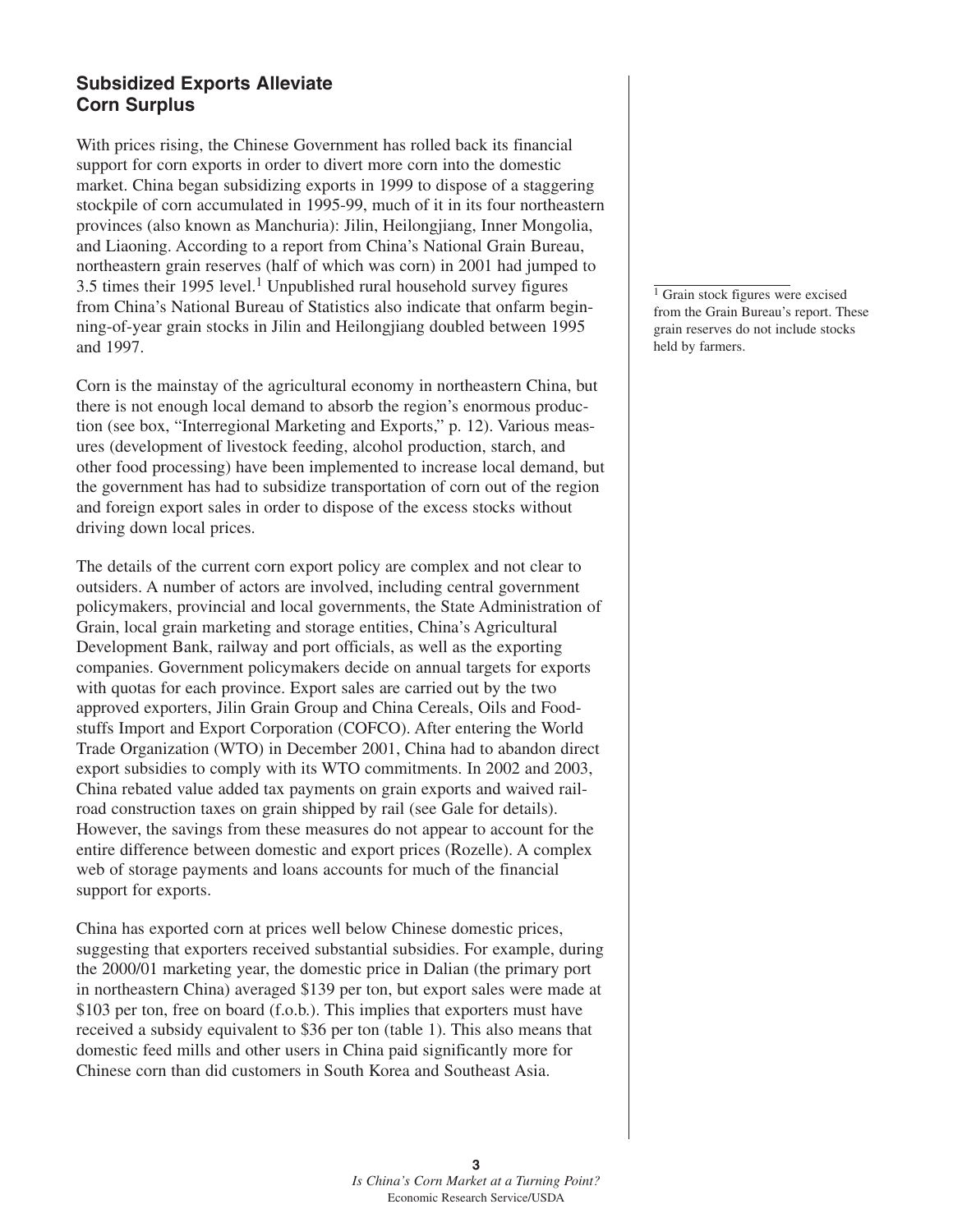#### **Table 1—Estimated China corn export policy costs, 1998-03**

| Marketing<br>year <sup>1</sup> | Dalian price<br>(domestic<br>market) | China<br>export<br>f.o.b. price | Implied<br>subsidy<br>per ton <sup>2</sup> | Exported<br>quantity | Implied<br>financial<br>cost <sup>3</sup> |
|--------------------------------|--------------------------------------|---------------------------------|--------------------------------------------|----------------------|-------------------------------------------|
|                                | Dollars per ton-                     |                                 |                                            | Mil. tons            | Mil. dollars                              |
| 1998/99                        | 138                                  | 105                             | 33                                         | 3.3                  | 110                                       |
| 1999/00                        | 109                                  | 100                             | 9                                          | 9.9                  | 90                                        |
| 2000/01                        | 139                                  | 103                             | 36                                         | 7.3                  | 260                                       |
| 2001/02                        | 125                                  | 103                             | 22                                         | 8.6                  | 190                                       |
| 2002/03                        | 127                                  | 104                             | 23                                         | 15.2                 | 350                                       |
| Oct.-Dec. 2003                 | 146                                  | 111                             | 35                                         | 5.7                  | 200                                       |

1Marketing year is October to September.

<sup>2</sup>Estimated subsidy per ton is the difference between the domestic Dalian price and the export free on board (f.o.b.) price.

<sup>3</sup>Total implied financial cost is per-ton subsidy multiplied by tons exported during year.

Sources: China National Grain and Oils Information Center; China Customs Statistics; and USDA, ERS calculations.

The export policy has been expensive. When multiplied by the quantity of exports, the implied cost of the corn export policy was the equivalent of \$260 million for the marketing year. China agreed to eliminate export subsidies after joining the WTO in December 2001, but the price comparisons suggest that export prices were still \$22 to 23 per ton below domestic prices after WTO entry in 2002 and 2003. The implied cost of the corn export policy fell to \$190 million in 2001/02, but shot up to \$350 million in 2002/03 due to a higher volume of exports (table 1). During October-December 2003, a higher Dalian price boosted the implied subsidy to \$35 per ton, and the cost jumped to \$200 million for the first 3 months of 2003/04 marketing year.

## **Reduced Government Support for Exports**

China does not release information on grain stocks, but there are indications that they have diminished to levels comparable to 1994/95, before the stock build-up began. In fact, many of the same conditions that spurred the government's ramp-up in grain production 10 years earlier—spikes in grain prices, fears of food price inflation, and concerns about falling grain production—started to reappear in 2003 and early 2004.

With a tightening domestic market, China's Government reduced its support for corn exports in 2004. Many press reports identified expected cuts in export and grain storage support as a factor behind the accelerated pace of exports in 2003, as traders sought to make sales before the policy was changed.

The export policy pits the central government against local beneficiaries of the policy in northeastern China. Central government officials would like to reduce the financial burden of the export program and ensure that sufficient corn is available for the domestic market. Policymakers in China are also beginning to recognize that support for exports primarily benefits the inefficient state-owned marketing system with little benefit for farmers. Policymakers are now replacing export and storage subsidies with direct payments to farmers. However, local grain bureaus, provincial and local governments, and export companies reap substantial benefits from the corn export policy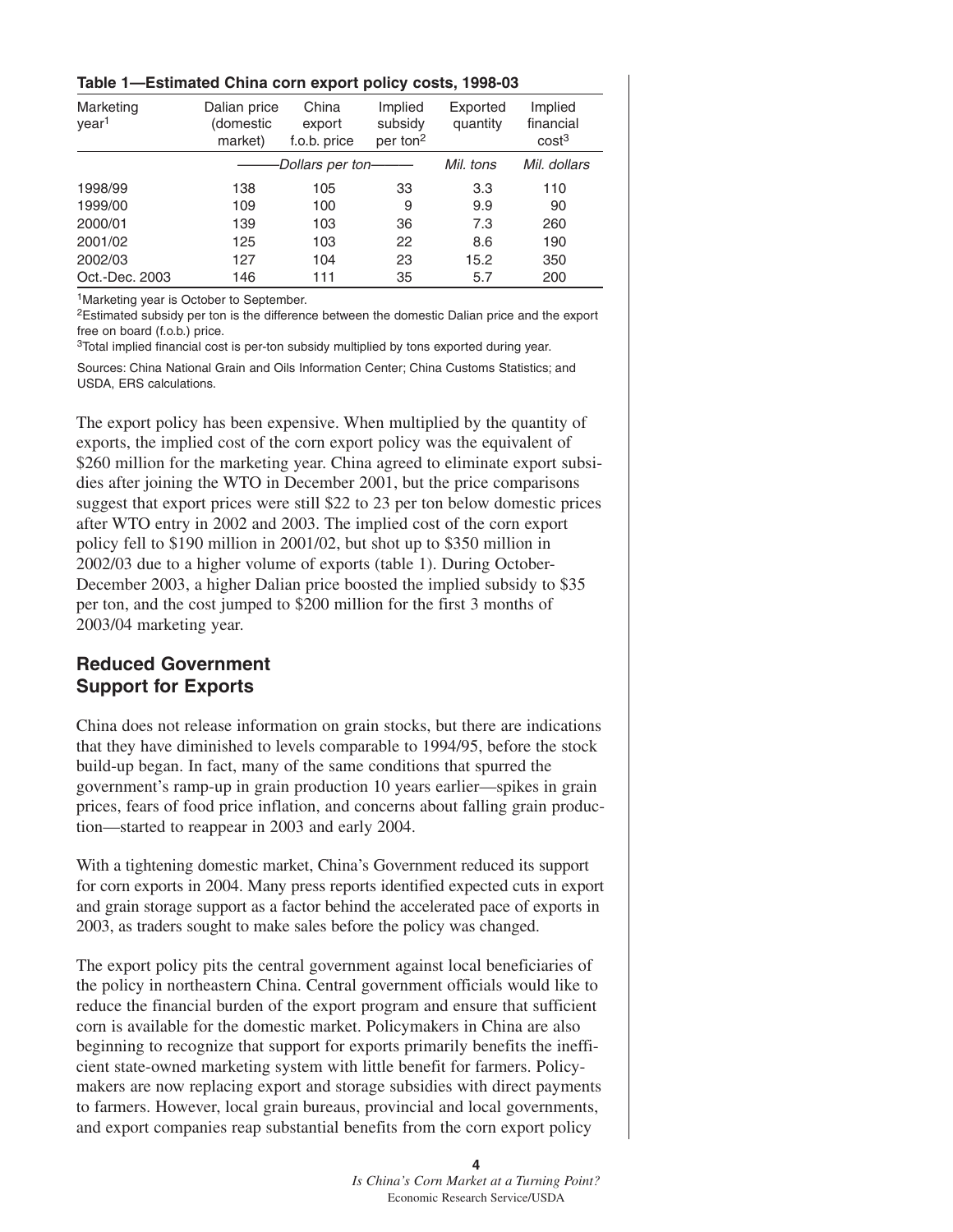and oppose its curtailment. Corn exports are a major source of foreign exchange earnings for the northeastern economy. With the high stakes involved in this policy, a compromise is likely, wherein the export policy is maintained, but at a less generous level. Thus, exports are likely to continue but at a slower pace.

An export quota of just 1.4 mmt was set for the first 6 months of 2004. The quota was mostly filled by March, but there were indications that exporters were still eager to sell abroad. While rising Chinese prices were a factor in cutting the pace of exports, U.S. prices also rose—partly due to China's curtailment of exports—as did shipping rates from the U.S. Gulf of Mexico to Asia. With higher U.S. prices and shipping rates, Chinese corn prices were competitive with U.S corn in Asian markets—even without subsidies. If these conditions persist, China could resume exporting corn but at a slower pace than in 2003.

## **Rising Domestic Prices Suggest Export Slow-Down**

While government policy and the domestic supply and demand balance seem to be the key factors determining China's exports, historical trends suggest that domestic and international prices also influence the timing of Chinese corn sales. China's export price has remained remarkably stable and tends to remain slightly above the U.S. Gulf of Mexico price, suggesting that the export price is set by Chinese policymakers using the U.S. price as a reference (fig. 2). The Dalian price fluctuates much more from month to month than does the export price.

Chinese exports tend to be high during periods when the U.S. price rises above the Chinese price, and they tend to drop off when the U.S. price is lower (fig. 3). Rozelle showed that China's export price moves in tandem with domestic prices when he made adjustments for the time lag between the signing of contracts and the actual export of corn. He concluded that exports were influenced by the Dalian price.

A simple regression analysis shows the relationship between corn exports and prices. Using monthly data on corn exports, the China Dalian price, and the U.S. price (the U.S. Gulf of Mexico price plus freight to north Asia) for 1998-03, ordinary least squares analysis yields the following equation:

 $ln(Express<sub>t</sub>) = 21.62 - 3.30 ln(China Dalian price<sub>t-4</sub>) + 2.94 ln(U.S. Gulf)$  $price_{t-1}$ ) + month effects.

The equation explains 73 percent of the month-to-month variation in corn exports (see appendix "China Corn Export Regression Model" for description and full results). The price coefficients are statistically significant and are consistent with economic logic. Domestic price increases tend to reduce China's exports, and increases in U.S. prices tend to increase Chinese exports. The time lag of the two price effects differs. Domestic Chinese prices affect exports with a lag of 4 months, while international prices have a more immediate effect on exports just 1 month after a price change. The longer lag for the China Dalian price is consistent with Rozelle's finding that prices are set according to domestic market conditions at the time of an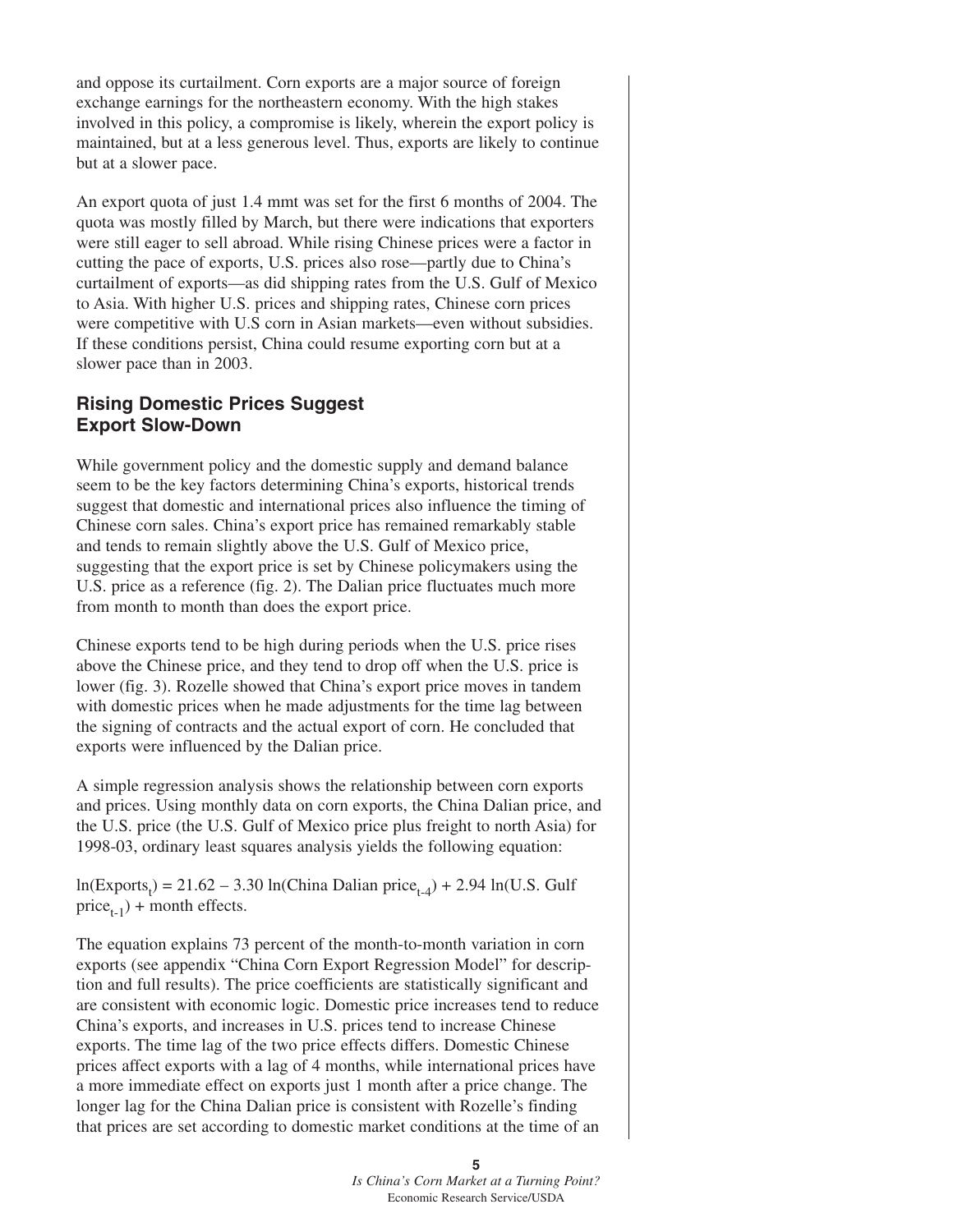#### Figure 2 **Corn prices: China Dalian and export f.o.b. compared with U.S. Gulf of Mexico f.o.b., monthly, 1997-04**





Sources: China National Grain and Oils Infomation Center, unpublished data, and China Customs Statistics.

#### Figure 3

#### **China corn exports and prices, monthly, 1998-03**



Sources: China National Grain and Oils Infomation Center, unpublished data; USDA. ERS; and China Customs Statistics.

export sale, which may be up to 6 months before the corn is physically exported. A shorter lag was appropriate for the U.S. Gulf of Mexico price, probably because foreign customers with optional-origin contracts switch from China to other origins when the U.S. Gulf of Mexico price falls below the Chinese price.

According to the model, a 1-percent increase in the Dalian price reduces Chinese exports by 3.3 percent 4 months later. Thus, the model predicts that the 15-percent Dalian price increase in October 2003 would result in a 50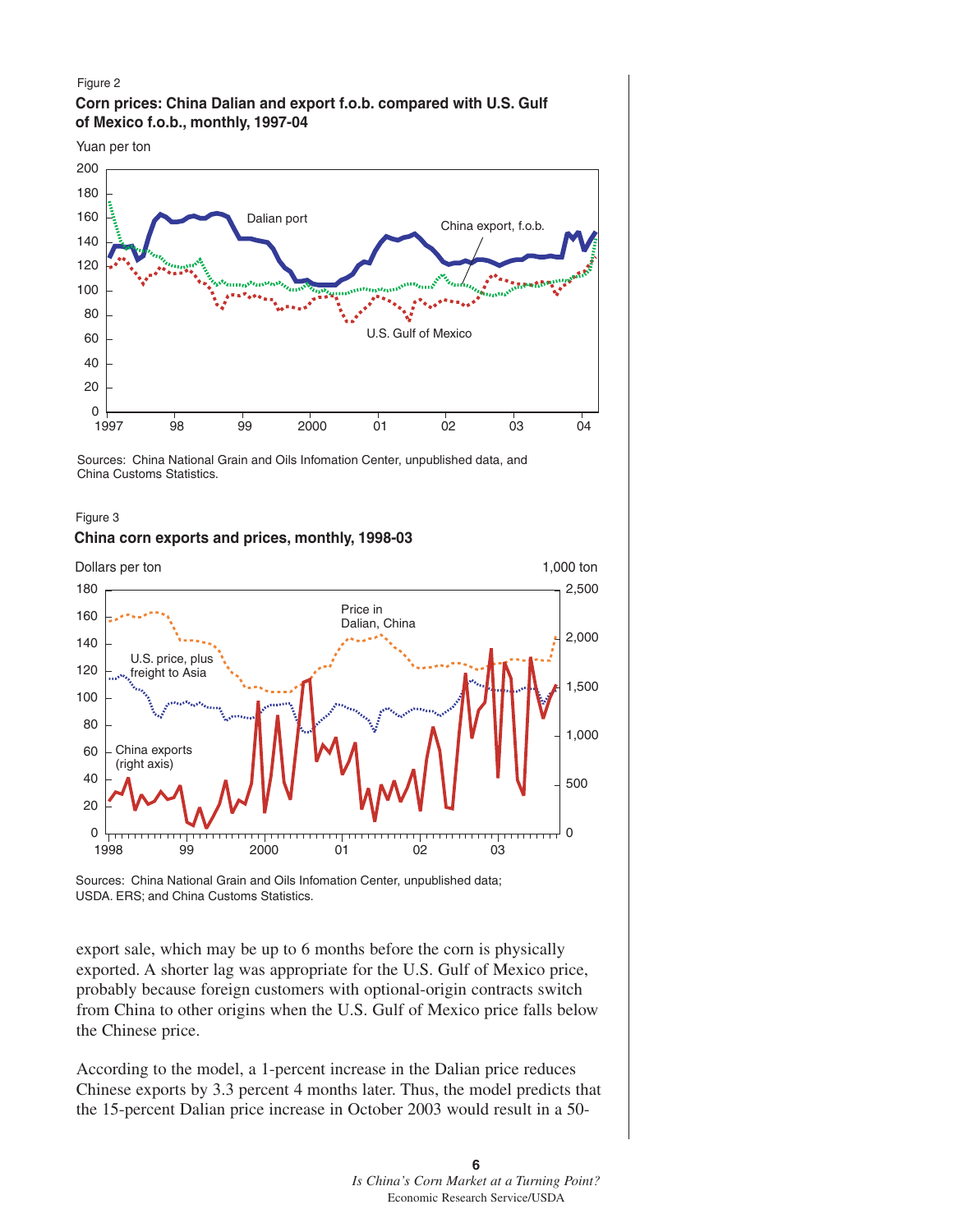percent decrease in exports in February 2004. Actual exports in February 2004 were 445,000 tons, down from 1.77 million tons in February 2003. China's cutback on exports had a feedback effect on world prices not captured in this simple model. U.S. prices also increased in subsequent months, partly in response to China's expected cut in exports and its effect on world supplies. Increasing freight rates also pushed the delivered price of U.S. corn higher in Asia. Economic conditions in the first 4 months of 2004 were favorable to Chinese exports—even without subsidies—but Chinese export sales ceased after Chinese policymakers set a maximum quota for exports that was filled by February.

In addition to prices, month effects in the model show a seasonal pattern in Chinese exports. China's exports tend to be the highest in December (following the corn harvest and the last month of the calendar year) and July. Exports tend to be the lowest in January, April, and May.

#### **Modest Rise in Imports Possible**

Many analysts anticipate that changing market conditions could bring Chinese buyers back into the import market in 2004. China's imports of corn have been negligible since early 2002 when the U.S. Gulf of Mexico CNF price to Guangdong, China, rose well above the domestic price (fig. 4). Price spikes in corn-consuming areas of southern China and a widening south-north price differential in the Chinese market suggest tightening supplies in major cornconsuming areas that could be alleviated by imports. There is also speculation that officials may import grain to replenish dwindling state grain reserves.

Market conditions were still unfavorable for imports in early 2004. Following sharp price spikes in December 2003, prices in Guangdong stabi-





Note: Estimated delivered price is the U.S. Gulf of Mexico price plus 1 percent duty, 13 percent value added tax, fees for shipping insurance, unloading, and port fees detailed by Meyer in 2002.

Sources: China Customs Statistics; China National Grain and Oils Infomation Center; U.S. Wheat Associates; and USDA, ERS calculations.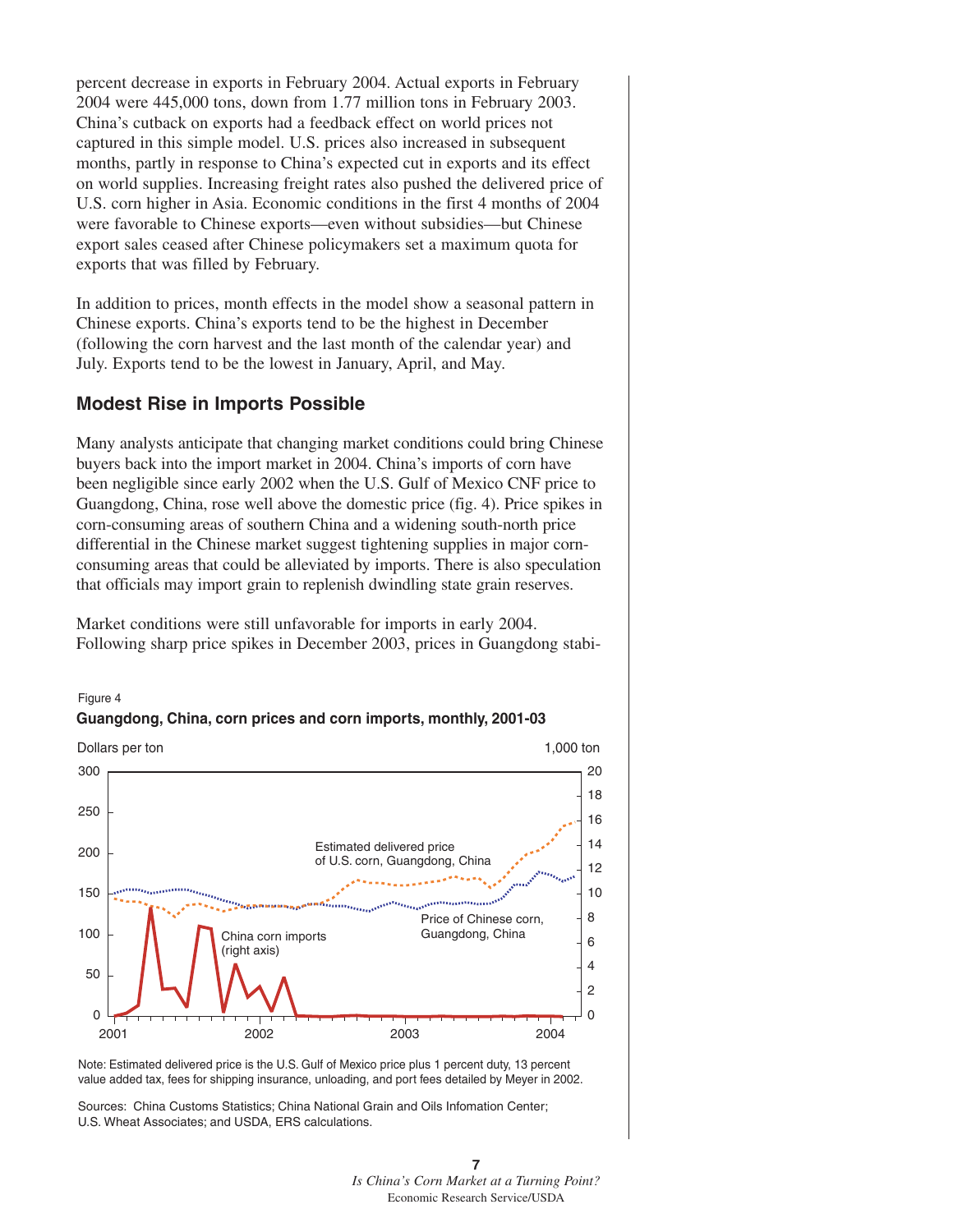lized at levels below the estimated delivered cost of U.S. corn. At the same time, U.S. corn prices rose on the basis of tightening world supplies, with Chicago futures prices surpassing \$3 per bushel. Spiraling international shipping costs also reduced the competitiveness of U.S. corn in China and elsewhere in Asia. Rising Chinese corn prices late in 2003 would normally have made U.S. corn competitive in the Chinese market. However, shipping costs to Asia more than doubled to as much as \$55 per ton, largely due to China's enormous demand for shipments of soybeans, oil, steel, and other raw materials that tied up a large share of the world's ocean freight capacity. High shipping costs are likely to persist into 2004, dampening the growth in U.S. exports.

The curtailment of exports keeps more corn in China's domestic market, which prevents prices from spiraling out of control. Keeping domestic prices in check will in turn reduce demand for imports. This process worked in reverse in December 2003 when a huge volume of corn exports diverted corn away from the domestic market, pushing Guangdong prices as high as 1,600 yuan per ton. This experience suggests that increased shipments from northeastern China to Guangdong could alleviate upward pressure on the Guangdong price, keeping imported corn uncompetitive. The strategy seemed to work in January-March 2004. Corn prices continued to trend upward but at a moderate pace. The differential between the Guangdong and Dalian market prices narrowed from over 20 percent in December 2003 to about 15 percent in March 2004.

China's WTO accession agreement set a 7.4-mmt tariff-rate quota for corn imports in 2004.<sup>2</sup> The duty for in-quota imports is just 1 percent, but China also adds a 13-percent value added tax on imported grain that raises the effective duty to over 14 percent (Gale). Some agricultural industry representatives complained that the Chinese Government interfered with corn imports during 2002 by allocating import quotas in small uneconomic quantities and allocating quotas to applicants in western and northern provinces where there is little demand for imported corn. There are differing opinions on whether the allocation process restricts imports, and it was hard to test since there was little demand for imports during 2002 and 2003. It is not clear whether the allocation of quotas will constrain imports when they are profitable again.

Compliance with China's regulations on labeling genetically modified (GM) foods may also be a complicating factor for Chinese imports of corn. As many as eight different GM corn varieties grown in the United States need to be tested and approved by Chinese authorities before they can be imported. China had approved four varieties by April 2004, and two additional varieties were scheduled for later review.

## **Exchange Rate Revaluation Could Benefit U.S. Exports**

In 2003, China resisted strong pressure from trading partners to revalue its exchange rate. The value of its currency is fixed at approximately 8.28 yuan per U.S. dollar, a rate that some economists estimated was as much as 40 percent below the rate that would prevail if the yuan were freely traded. The

<sup>2</sup> Prior to WTO accession in 2002, corn imports were subject to a 1-percent duty on imports within an annual unannounced quota and were monopolized by COFCO, the government's designated company for importing grain. The situation is similar now except that the quota for each year is set by China's WTO commitments and made public, and a specified percentage of each year's quota is made available to other trading entities besides COFCO.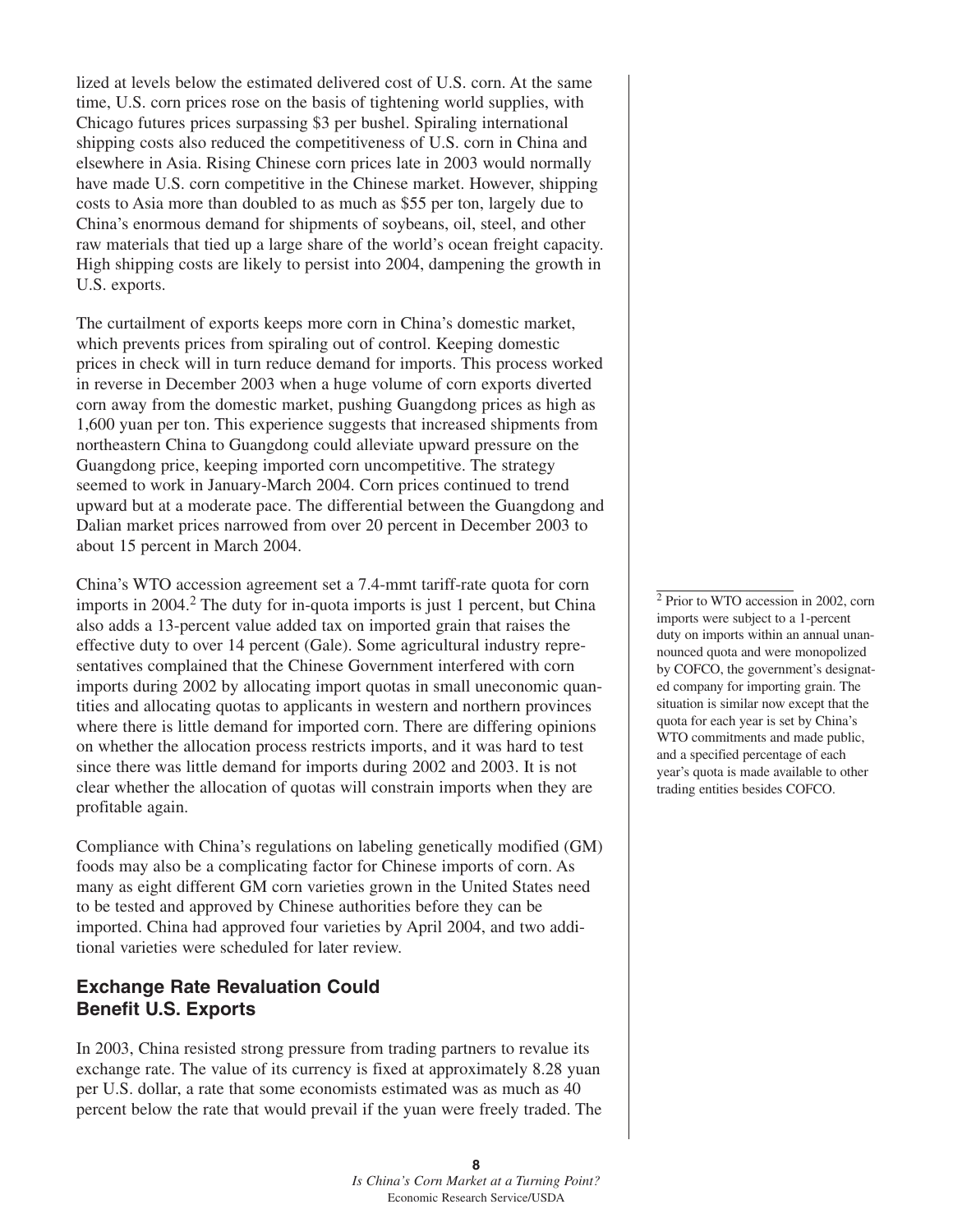declining value of the dollar in 2003 further reduced the value of China's yuan against third-country currencies.

The Chinese Government has given no indication that it will adjust the exchange rate, but a minor revaluation could take place to slow the rapid growth in foreign exchange reserves and prevent the economy from overheating. In the long term, China has committed to moving to a more flexible exchange rate as part of the broader reform of its foreign trade and financial system.

An appreciation of China's currency against the U.S. dollar would improve the competitive position of U.S. corn by making Chinese exports more expensive and imports more attractive in the Chinese market. For example, a minor appreciation of the Chinese currency from 8.28 to 8.00 yuan per dollar would increase the Dalian corn price by \$5 per ton, and Chinese traders would need to raise f.o.b. export prices or accept fewer yuan per ton from export sales.3 An 8.28-to-8.00 appreciation would also reduce the delivered price of U.S. corn in southern China by 50 yuan per ton, making imports more attractive.

### **Long-Term Outlook: Net Importer**

Continued growth in corn consumption and limited capacity for production growth will eventually make China a net importer of corn. According to USDA estimates, China consumed more corn than it produced beginning with the 2000/01 marketing year. China remained a net exporter of corn by drawing down stocks by over 50 percent. In the long run, as stocks are depleted, China's exports will fall and imports will rise. USDA Agricultural Baseline projections indicate that Chinese imports will rise to 5 million tons by 2013/14 (USDA, Office of the Chief Economist). Exports are projected to fall from 8.5 mmt in 2003/04 to 1.3 mmt in 2013/14. China's imports are projected to overtake its exports by 2009/10.

Corn consumption, driven by a growing livestock industry, is expected to grow beyond China's production capacity. Animal feed accounts for about three-fourths of domestic corn use. Statistics on livestock and feed use are scarce and unreliable, so estimates of corn demand are uncertain, but demand for corn as feed is probably growing at a rate at least equal to China's 8-to-9-percent gross domestic product (GDP) growth rate. Food consumption studies indicate that demand for meat, dairy, and fish products tends to grow at about the same rate as income. Demand for livestock products is boosted further by rural-to-urban migration since urban meat, dairy, and poultry consumption is much higher than rural averages. Farmers are also using more corn in feed rations. Traditional livestock feeding methods include crop residues and table scraps, but more farms are now using commercial feeds that include corn as the main ingredient. Chinese farmers have also fed animals large amounts of low-quality rice and wheat, but recent policy changes have discouraged production of low-quality grains.

Direct human consumption of corn as food accounts for about 5 percent of domestic corn use in China, and this component of demand is stable or declining. As Chinese consumers have grown wealthier, they have consumed less corn and other coarse grains, which are considered "inferior <sup>3</sup> The Chinese Government conceivably could provide subsidies to compensate exporters for a currency appreciation. In the 1990s Asian financial crisis, when most other Asian currencies were sharply devalued, the Chinese Government resisted devaluation and rebated value added tax payments for exports to keep exporters competitive.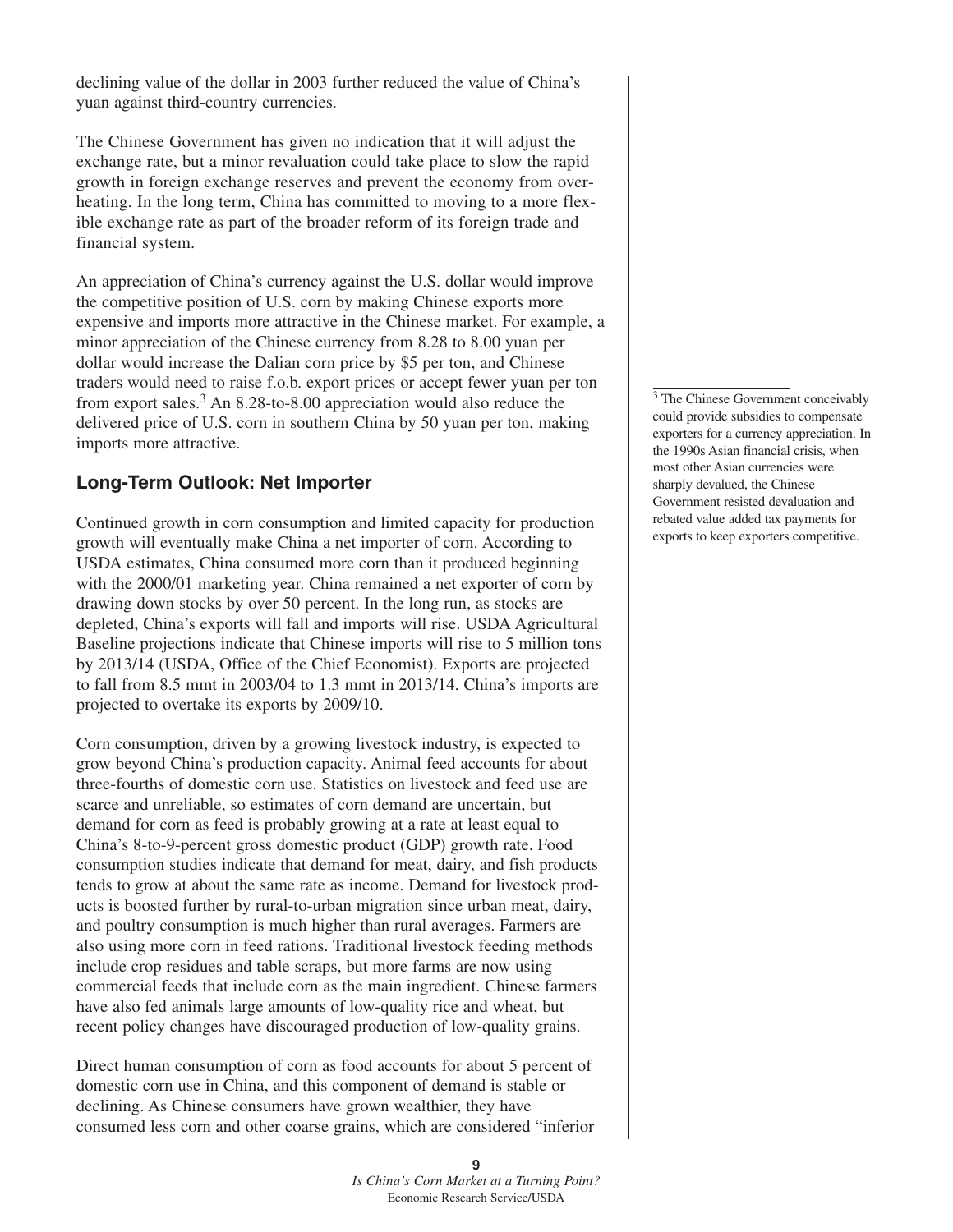goods." Urban household surveys indicate a slight increase in coarse grain consumption in recent years, but movement of people from rural to urban areas has an offsetting downward effect since urban people eat much less corn than rural people.

Industrial use of corn is growing rapidly due to a combination of market demand and government-directed investment. Industry and food-processing users account for about 10 percent of China's corn use. Growing demand for food products is increasing the demand for corn used for making starch and other food products. Fuel alcohol production facilities are being built in several important corn-producing areas as a means of increasing the demand for corn and reducing dependence on petroleum imports.

It seems unlikely that China's corn production capacity can keep up with consumption growth. Corn area and yields grew rapidly in 1985-95, but cropland is now being lost to urbanization and corn must compete with soybeans, cotton, horticultural crops, and other land uses. Some environmentally fragile wetlands, forests, and hillsides cultivated to boost grain and soybean production in earlier years are being taken out of production by land retirement programs. In 2004, strong growth in soybean and cotton prices is likely to shift some acreage from corn to soybeans or cotton.<sup>4</sup> A Ministry of Agriculture planting intentions survey predicted that corn planted area would decrease 2.4 percent in 2004.

Rising yields contributed to production growth in earlier decades, but yield growth has stagnated in recent years. Chinese corn yields are still well below those of its chief competitors—the United States, Canada, Argentina, and Europe. However, they are about 50 percent higher than yields in other developing countries and recent history indicates that progress in yield growth has stagnated. Corn yields grew steadily through the 1980s and early 1990s as a result of improved efficiency, varietal improvement, fertilizer use, and good weather (fig. 5). Since peaking at over 5 tons per hectare in 1996, the upward trend in yield growth has disappeared. Since 1995, the trend in yields has been dominated by year-to-year fluctuations, mostly due to varying weather in northeastern China where summer drought, early freezes, or heavy rains at harvest can reduce yields. Given that planted area is not likely to expand significantly, any increase in production capacity will have to come from yield growth.

## **U.S. Corn Takes a Bigger Share**

A turnaround in the Chinese corn market will be favorable for U.S. corn growers. A scaling back of Chinese exports will allow U.S. exports to grow and put upward pressure on world prices. U.S. corn was squeezed out of South Korea and Southeast Asia by Chinese exports from 2000-03 (fig. 6). A decline in Chinese exports is likely to allow U.S. corn to regain market share in Asia, although progress has been restrained by continued high freight rates from the U.S. Gulf of Mexico to Asia in early 2004. World prices are rising as a result of reduced competition from China, further benefiting U.S. producers.

 $\overline{4}$  The government maintains its dominant role in corn procurement and marketing in the northeastern provinces, but the government has largely withdrawn from the corn market in other parts of China. Thus, most farmers plant according to which crops will yield the highest returns.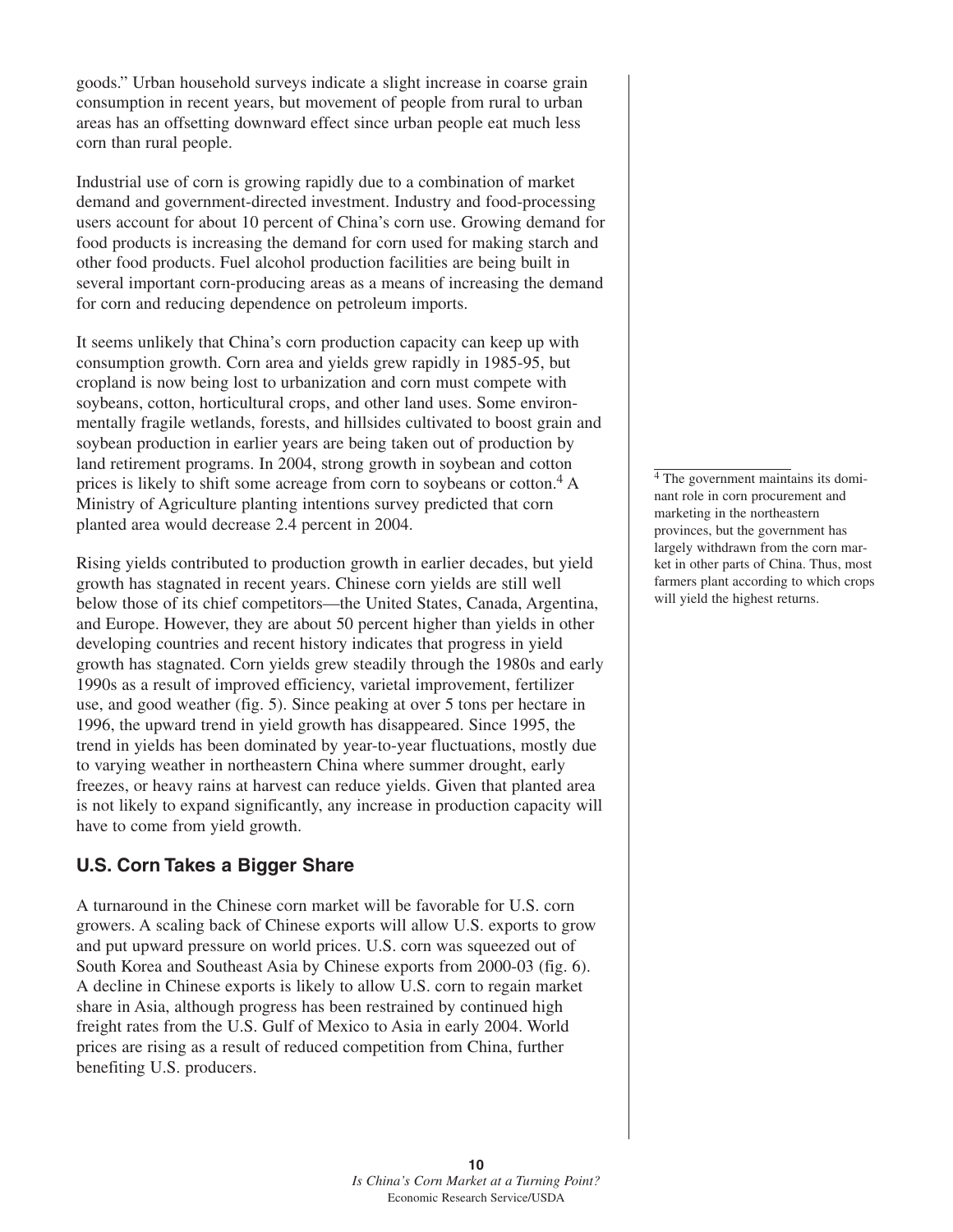#### Figure 5 **China corn yield, by region, 1985-02**





Note: Northeast consists of Liaoning, Jilin, Heilongjiang, and Inner Mongolia.

Source: China National Bureau of Statistics.



## **China imports, selected Asian countries, by country of origin, 1997-03**

Mil. tons



Note: Chart shows imports by South Korea, Malaysia, Indonesia, Thailand, and the Philippines. The 2003 data for Indonesia and the Philippines are for January-October.

Source: Customs data from various countries obtained from the World Trade Atlas database.

**11** *Is China's Corn Market at a Turning Point?* Economic Research Service/USDA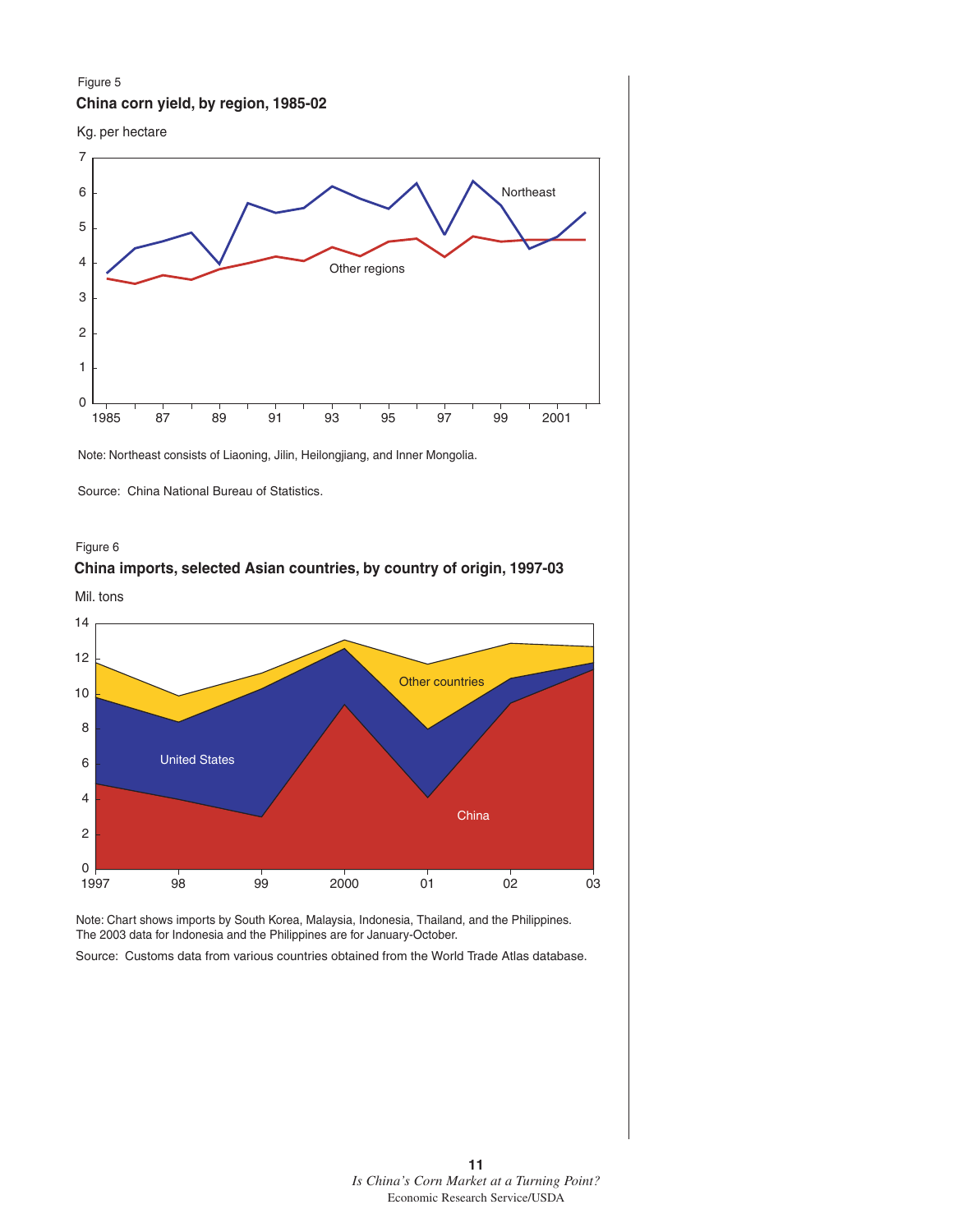## **Interregional Marketing and Exports**

Given the geographic separation of corn production and consumption, interregional shipments of corn are important (Meyer, 2002). Most of China's corn is produced in northern China, while most consumption takes place in the relatively wealthy southern coastal provinces, including Guangdong, Shanghai, Zhejiang, and Fujian Provinces. Northeastern provinces (Jilin, Heilongjiang, and Liaoning Provinces, and Inner Mongolia autonomous region) account for about 35 percent of national production but just 9 percent of feed use. Corn produced in the northeast is shipped by rail or truck from production areas to Dalian, a major port in Liaoning Province. It is then shipped by water to domestic markets in Guangdong or other southern cities. Nearly all exports to South Korea or other countries also are shipped from Dalian.

A National Grain Bureau report estimated that, on average, 10.8 mmt of grain procured in the Northeast was sold locally, 8.5 mmt was sold outside the region, and 6.3 mmt was exported each year during 1997-01. Based on the Grain Bureau's figures, only about one-fourth of grain procured in the Northeast was sold within the region, and more grain went into reserves (13.8 mmt) than was sold locally (10.8 mmt) during that period. These figures are not broken out by type of grain, but they probably reflect trade patterns in corn since it is the predominant grain in the Northeast.

The North China Plain (Hebei, Shandong, and Henan Provinces) produces roughly the same amount of corn as the northeast, but this region's economy is more diversified and local demand is greater than in the northeast. North China also has significant surpluses that move by rail and truck to supply markets in Shanghai and inland south-central China.

According to Meyer (2002), Guangdong is the largest market for interprovincial corn trade, with shipments to Guangdong from other Chinese provinces estimated at 6 to 8 mmt annually. Guangdong has one of the country's most prosperous economies, the largest feed milling industry, and produces very little corn. Since it has the highest corn price, Guangdong is also the primary potential market for foreign imports of corn. However, imported grain must compete with corn shipped from northeastern China.

Chinese corn prices follow a gradient that reflects transportation costs from the northeast. Prices are lowest in the northeast and highest in Guangdong. In September 2003—a period of relatively stable corn markets—the price in Guangdong was 1,135 yuan (\$137) per ton, 12 percent higher than the price of 980 yuan (\$118) in Jilin. A steepening of this price gradient reflects regional imbalance in corn supply, conditions that could lead to corn imports. In October and December, a generally tighter supply situation was exacerbated by a surge of exports (spurred by an anticipated change in export policy with the end of the calendar year). Prices shot up across the country, but the increase was greatest in

*Continued on page 13*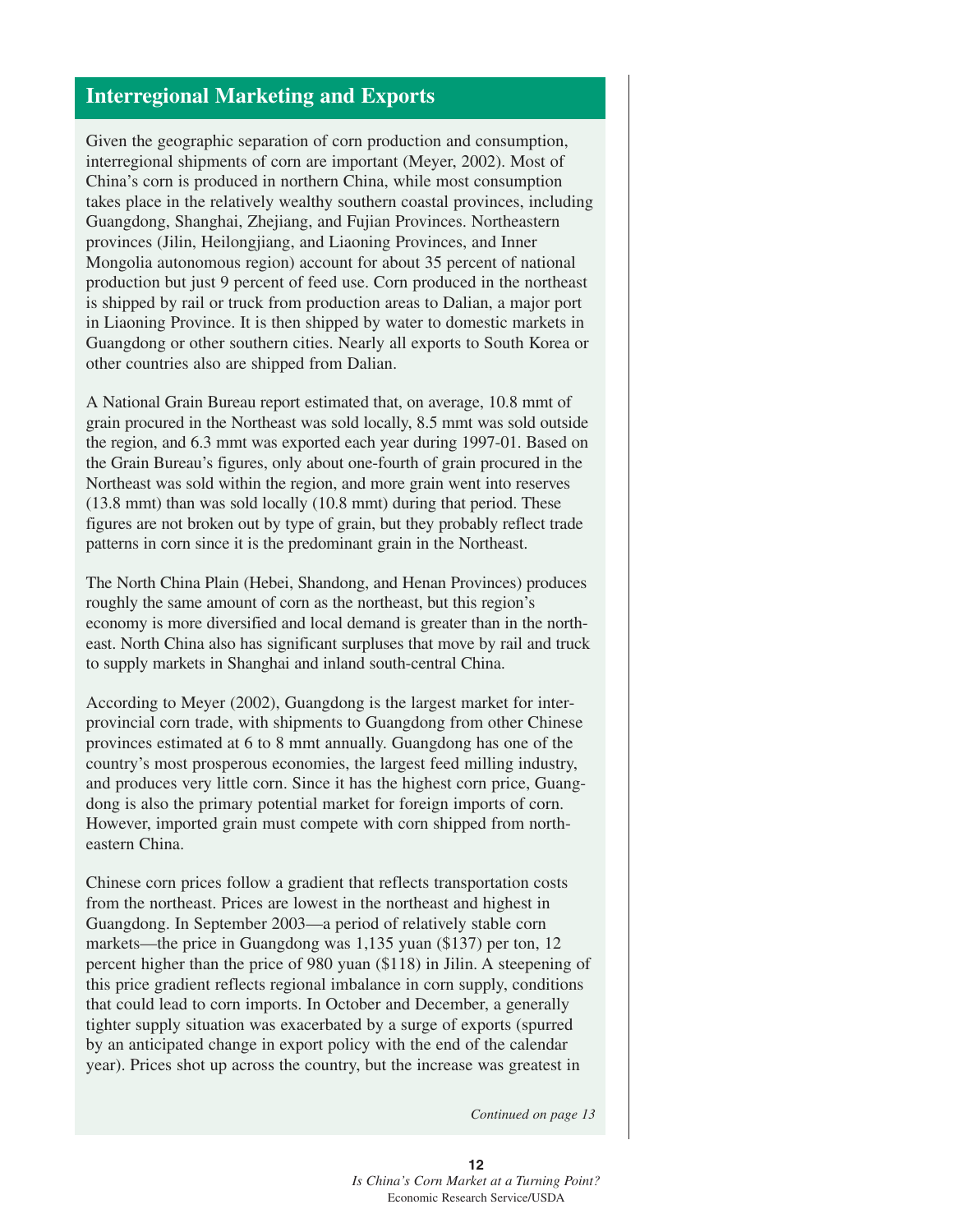#### *Continued from page 12*

Guangdong. At their peak in December 2003, Guangdong prices rose 44 percent from their September level, reaching 1,640 yuan (\$198). In the Jilin producing area, the increase in price was more modest—just 12 percent. The price gradient steepened and the differential between Jilin and Guangdong was nearly 50 percent in December. The price gradient flattened when prices fell in January 2004.

#### **Interregional shipments of China's corn**



#### **China wholesale corn prices, selected locations, and dates, 2003**



Source: China National Grain and Oils Information Center, unpublished data.

**13** *Is China's Corn Market at a Turning Point?* Economic Research Service/USDA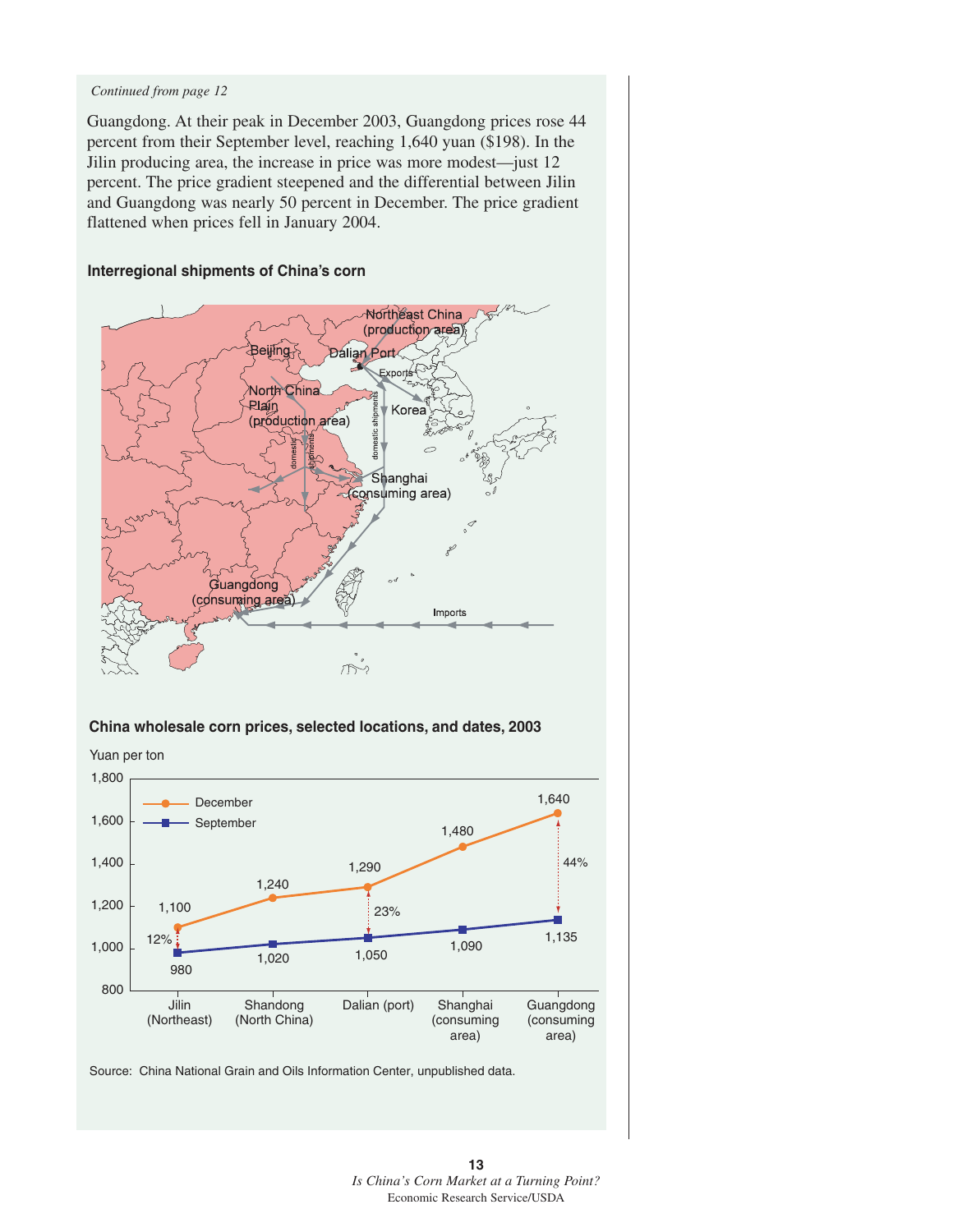## **References**

- Chern, Wen S., and Side Yu. "China's Agricultural Export and Import Behavior," *Agricultural Trade and Policy in China*. Scott Rozelle and Daniel Sumner (eds.) Burlington, VT: Ashgate. 2003. pp. 185-204.
- Gale, Fred. "China Corn Exports: Business as Usual, Despite WTO Entry." FDS-1202-01. U.S. Department of Agriculture, Economic Research Service. December 2002. *<http://www.ers.usda.gov/publications/fds/dec02/fds1202-01/>*
- Meyer, Todd M. "Moving China's Maize: A Descriptive Study of China's Corn Supply Chain." Beijing: U.S. Grains Council. Unpublished paper. April 2002.
- Meyer, Todd M. "China's Corn Policy 1996 to 2002: Estimated Costs of Price Supports and Export Policy." U.S. Grains Council. Unpublished paper. March 2003.
- National Grain Bureau. *Research on Northeast Region Grain Reserve Construction*. Beijing: China Planning Publishing House. June 2002. (in Chinese)
- Rozelle, Scott. "After Accession to the WTO: Corn Trade Within China and Between China and the Rest of the World." Unpublished report to U.S. Grains Council. July 2003.
- U.S. Department of Agriculture, Office of the Chief Economist. *USDA Agricultural Baseline Projections to 2013*. Staff Report WAOB-2004-1. February 2004.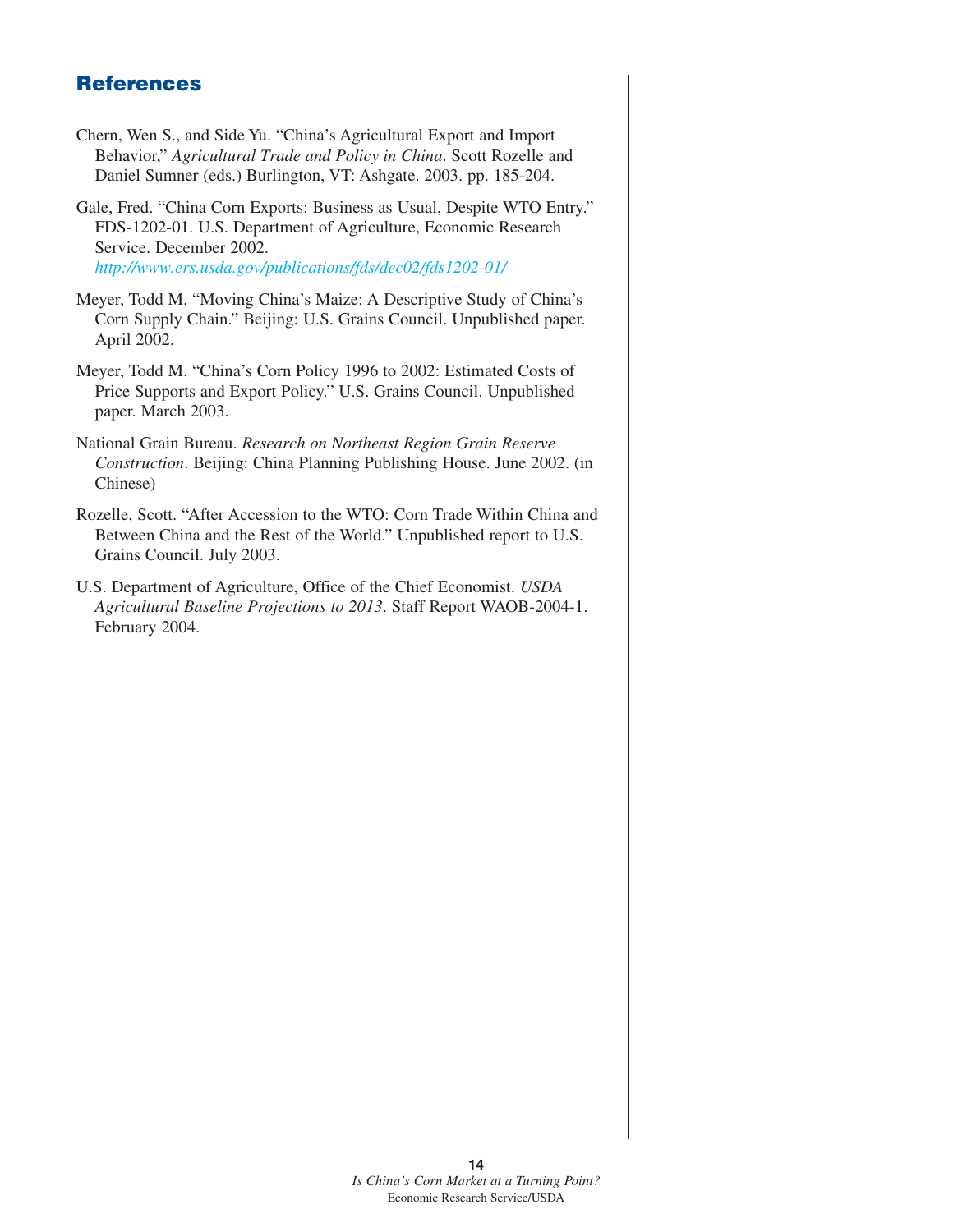## **Appendix 1—China Corn Export Regression Model**

An export supply function was estimated to investigate the responsiveness of Chinese corn exports to domestic and international corn prices (app. table 1). Similar Chinese export supply models were estimated by Chern and Yu, using data from earlier time periods. Explanatory variables include the price of corn in China, the price of U.S. corn, and dummy variables corresponding to each month to capture seasonal effects.

The Chinese price is represented in the model by the average price for domestic sales at Dalian (the primary port for shipments of corn overseas and to southern China). Price analysis by Rozelle indicates that corn prices in various Chinese domestic markets move together, so the Dalian price is a good indicator of market conditions in China. As can be seen in figure 2 of this report, domestic prices do not move together with the f.o.b. export price (even though domestic and export shipments are made from Dalian). The U.S. price is the average price at the U.S. Gulf of Mexico price plus shipping costs to Japan. This represents the delivered cost of U.S. corn in northeast Asia, the primary market for Chinese corn. Movements in the U.S. price capture changes in U.S. market conditions and shipping costs. The U.S. and domestic prices were entered separately in the model instead of as a ratio since the lag lengths differ, and it was not clear *a priori* whether exports would respond to each of the two prices.

Statistical models of export supply usually include indicators for domestic supply and demand (Chern and Yu), but preliminary analysis showed that these variables did not have significant explanatory power. Recent Chinese exports have not corresponded to year-to-year changes in domestic supply. For example, the acceleration of Chinese exports in 2003 coincided with a relatively poor harvest and a sharp decline in domestic stocks, the opposite of what would be expected. Exports have also accelerated as corn inventories have declined, again contrary to expectations. Exports have not corresponded to indicators of demand growth such as GDP or per capita income growth. The Dalian price reflects market participants' assessment of supply and demand conditions in the Chinese market and is arguably the best indicator of domestic market conditions.

The estimation used data for 68 months (May 1998 through December 2004). The equation includes a 4-month lag for the China Dalian price, based on Rozelle's results and experimentation with different lag lengths. The analysis found that shorter lags were appropriate for the U.S. Gulf of Mexico price. Dalian and U.S. prices have a low correlation of -0.14, so collinearity between the two prices is not a severe econometric problem. Tvalues were -7.1 for the Dalian price and 5.5 for the U.S. price. Longer lags of the U.S. Gulf of Mexico price did not have statistically significant explanatory power, but shorter lags of 1 to 3 months had consistently strong effects on exports. It was also found that the Dalian price had significant effects with lags of 3 to 6 months, but effects were much weaker when the Dalian price was lagged only 1 or 2 months.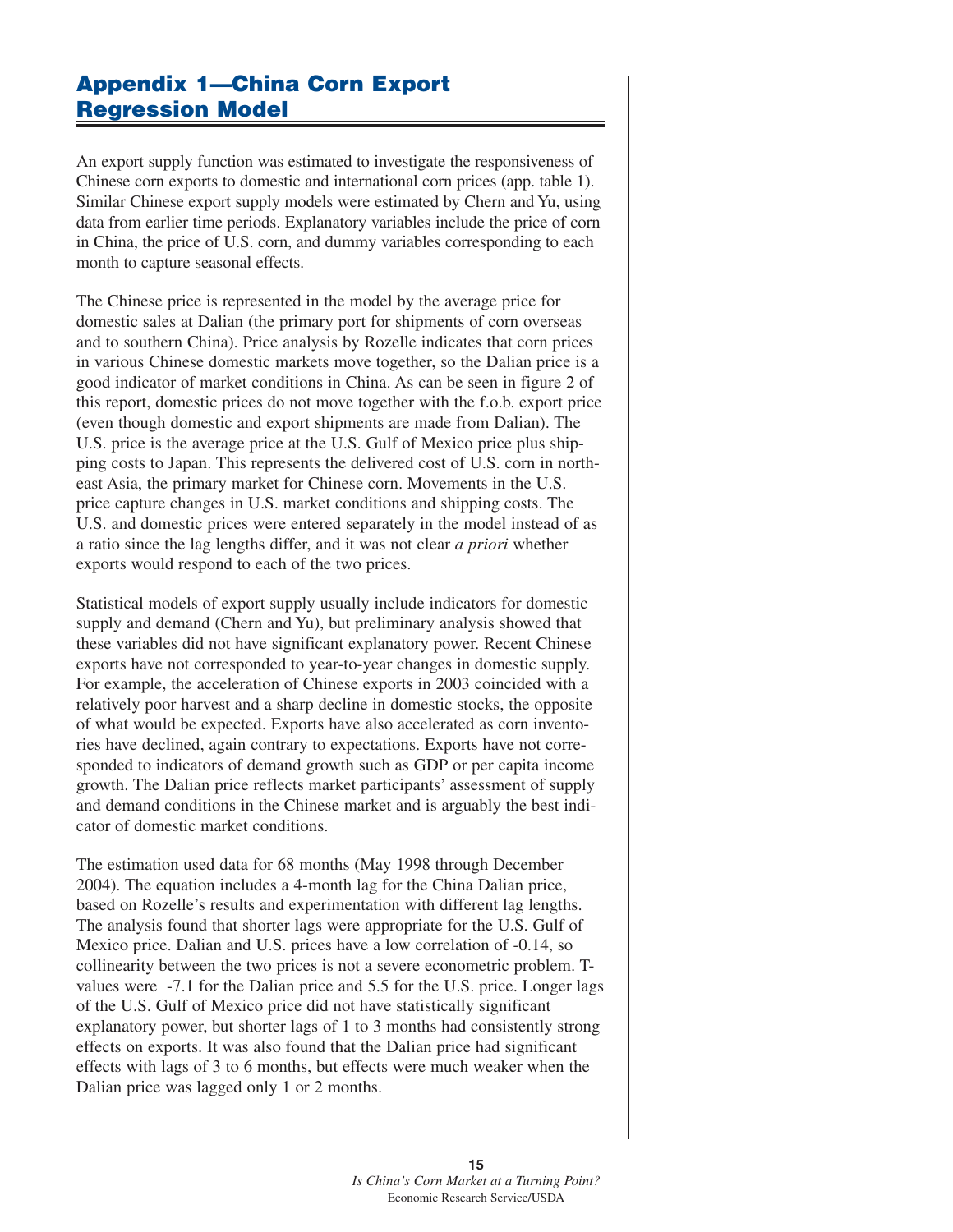| Appendix table 1—Monthly China corn export regression model |                    |                |         |  |  |  |  |  |
|-------------------------------------------------------------|--------------------|----------------|---------|--|--|--|--|--|
| Variable                                                    | Parameter estimate | Standard error | T-value |  |  |  |  |  |
| Intercept                                                   | $21.62*$           | 3.64           | 5.94    |  |  |  |  |  |
| Ln [Dalian price $(t-4)$ ]                                  | $-3.30*$           | 0.47           | $-7.09$ |  |  |  |  |  |
| Ln [U.S. Gulf Price + freight $(t-1)$ ]                     | $2.94*$            | 0.54           | 5.49    |  |  |  |  |  |
| Month dummies (January excluded)                            |                    |                |         |  |  |  |  |  |
| February                                                    | 0.523              | 0.300          | 1.75    |  |  |  |  |  |
| March                                                       | $0.970*$           | 0.300          | 3.23    |  |  |  |  |  |
| April                                                       | $-0.086$           | 0.300          | $-0.29$ |  |  |  |  |  |
| May                                                         | $-0.048$           | 0.287          | $-0.17$ |  |  |  |  |  |
| June                                                        | 0.350              | 0.287          | 1.22    |  |  |  |  |  |
| July                                                        | $1.060*$           | 0.287          | 3.69    |  |  |  |  |  |
| August                                                      | $0.917*$           | 0.287          | 3.19    |  |  |  |  |  |
| September                                                   | $0.927*$           | 0.287          | 3.23    |  |  |  |  |  |
| October                                                     | $0.821*$           | 0.287          | 2.86    |  |  |  |  |  |
| November                                                    | $0.773*$           | 0.287          | 2.69    |  |  |  |  |  |
| December                                                    | $1.243*$           | 0.289          | 4.31    |  |  |  |  |  |

 $R$ -square = 0.73.

 $F = 11.3.$ 

Durbin-Watson statistic = 1.76.

 $N = 68$ , monthly data 1998-03.

\*Coefficient significantly different from 0 with 95 percent confidence.

Estimated with ordinary least squares. Dependent variable is log of monthly Chinese corn exports (in kilograms).

Sources: China Customs Statistics; China National Grain and Oils Information Center; USDA, Agricultural Marketing Service; and U.S. Wheat Associates.

> **16** *Is China's Corn Market at a Turning Point?* Economic Research Service/USDA